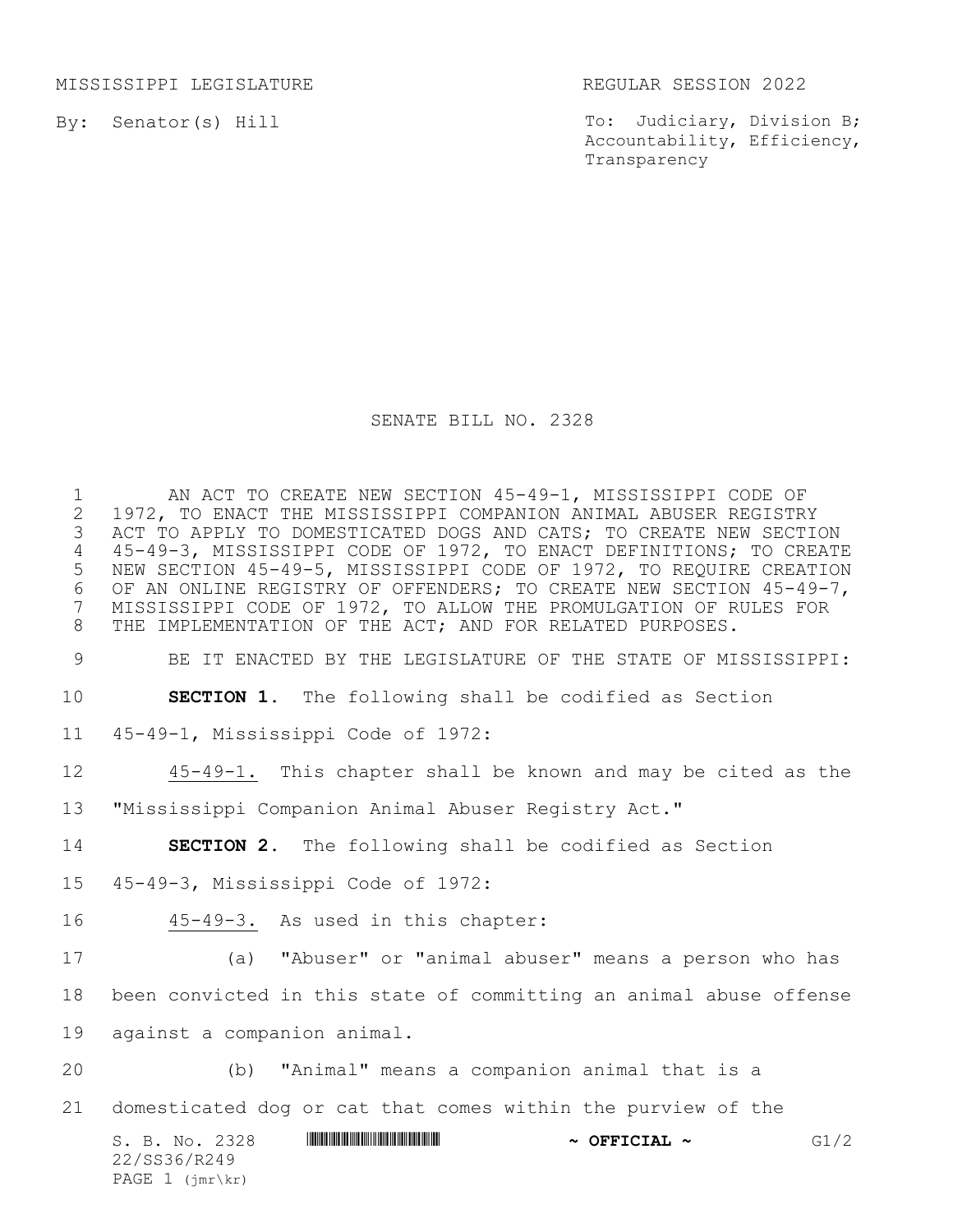Mississippi Dog and Cat Pet Protection Law of 2011, Section 97-41-16.

 (c) "Animal abuse offense" means: (i) Cruelty to a domesticated dog or cat under Section 97-41-16 if the defendant's act constitutes a felony, or abuse to an animal under Section 97-29-59; (ii) Animal fighting under either Section 97-41-18, which prohibits fighting between canines and hogs, or Section 97-41-19, which prohibits dog fights; and (iii) Injury or killing of a public service animal under Section 97-41-23. (d) "Companion animal" means any dog, defined as any live dog of the species Canis familiaris, or cat, defined as any live cat of the species Felis catus, and does not include any animal other than domesticated dogs and cats. (e) "Conviction" means a judgment entered by a Mississippi court upon a plea of guilty, a plea of nolo contendere, or a finding of guilt by a jury or the court, notwithstanding any pending appeal or habeas corpus proceeding arising from the judgment. "Conviction" includes a disposition of pretrial diversion or nonadjudication under Section 99-15-26. **SECTION 3.** The following shall be codified as Section

45-49-5, Mississippi Code of 1972:

 45-49-5. (1) The Mississippi Criminal Information Center must create an animal abuser registry and post a publicly

| S. B. No. 2328                      | $\sim$ OFFICIAL $\sim$ |
|-------------------------------------|------------------------|
| 22/SS36/R249                        |                        |
| PAGE $2$ ( $\text{imr\text{-}kr}$ ) |                        |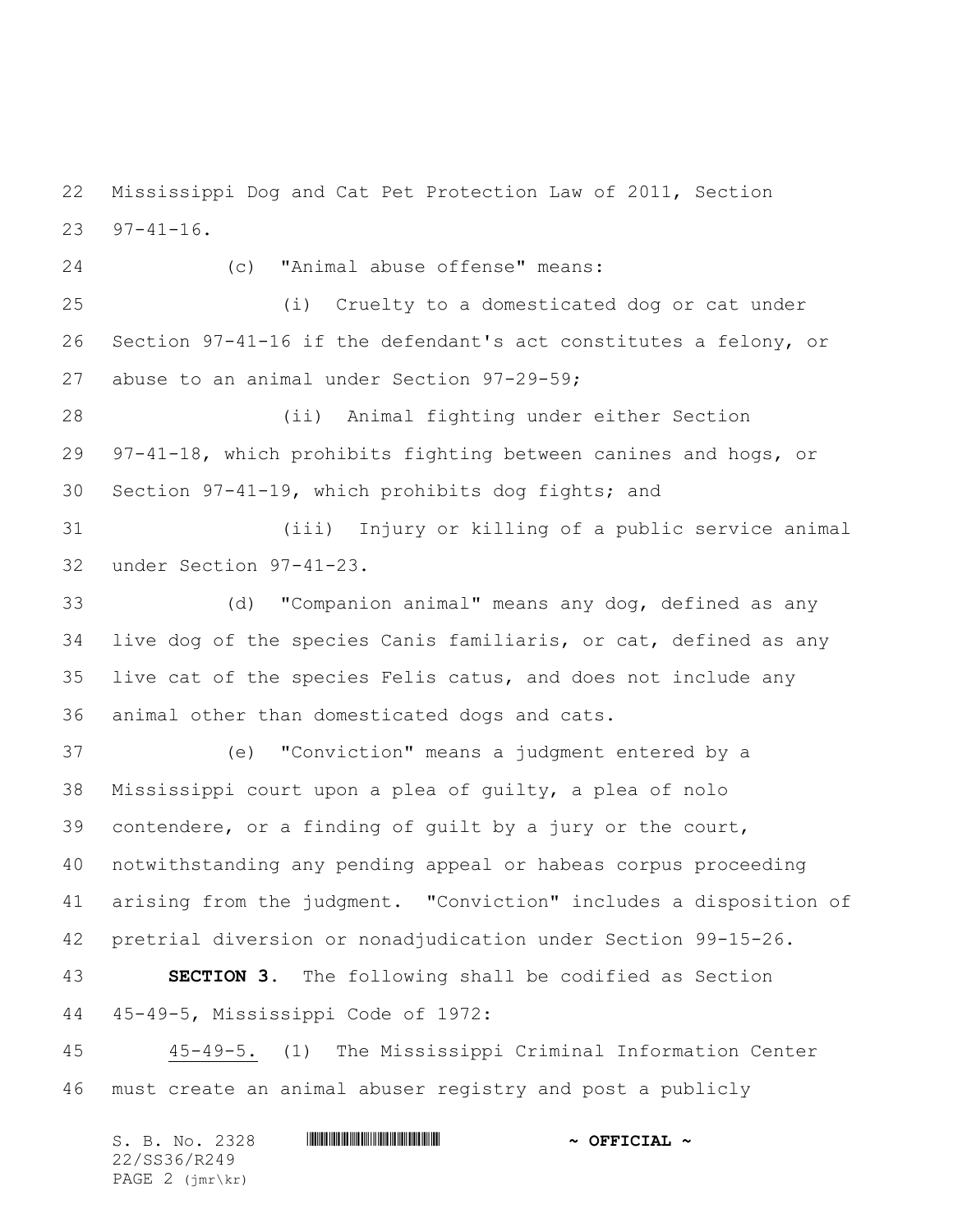accessible list on its website of any person convicted in this state of an animal abuse offense on or after January 1, 2023. (2) (a) The registry must include a photograph taken of the convicted animal abuser as part of the booking process, the animal abuser's full legal name, and other identifying data as the Mississippi Criminal Information Center determines is necessary to properly identify the animal abuser and to exclude innocent persons.

 (b) The registry must not include the abuser's social security number, driver's license number, or any other state or federal identification number.

 (3) Every clerk of court must forward a copy of the judgment and name, sex and date of birth of every person convicted of an animal abuse offense to the Mississippi Criminal Information Center within sixty (60) calendar days of the date of judgment.

 (4) (a) Upon a person's first conviction for an animal abuse offense, the Mississippi Criminal Information Center must maintain the person's name and other identifying information, described in subsection (2) of this section, on the Companion Animal Abuser Registry for ten (10) years following the date of conviction, after which time the Mississippi Criminal Information Center must remove the person's name and identifying information from the list if the person is not convicted of another animal abuse offense during that ten-year period.

22/SS36/R249 PAGE 3 (jmr\kr)

S. B. No. 2328 \*SS36/R249\* **~ OFFICIAL ~**